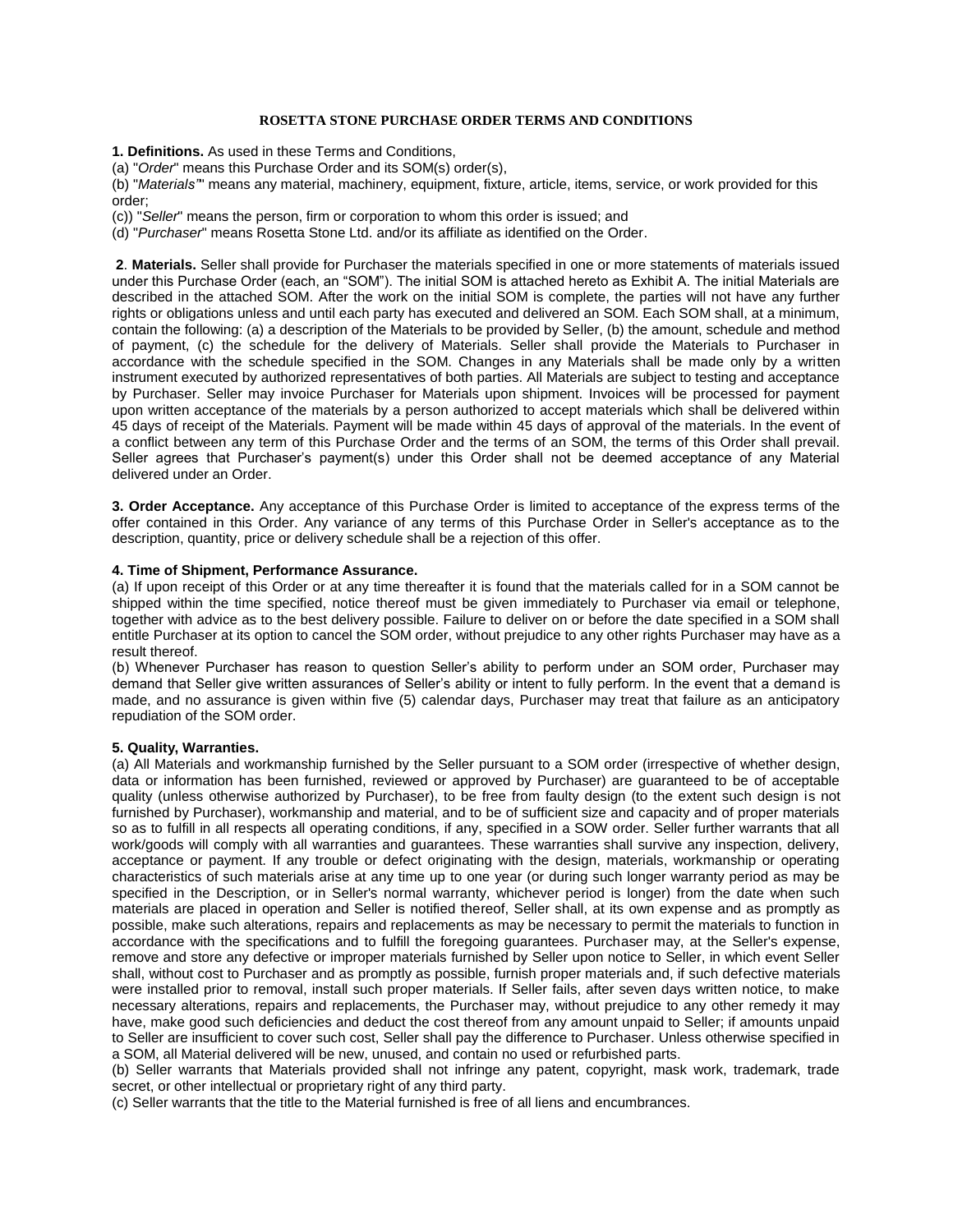**6. Indemnity.** Seller agrees to indemnify, defend and hold Purchaser, all of its directors, officers, employees and agents harmless from and against any loss, claim, judgment, liability, damage, action or cause of action (including reasonable attorneys' fees and court costs) arising out of or in connection with (a) a third party claim that Purchaser's possession and/or use of the Material infringes or misappropriates the patent, copyright, trademark or other intellectual property rights of a third party, or (b) any breach by Seller of its obligations set forth in this contract; or (c) the negligence or willful misconduct of Seller, or its officers employees and/or agents; or (d) claims by any of Seller's employees for compensation of any kind, including for injuries or damages under the workmen's compensation or similar acts; and (e) in connection with the materials and work furnished hereunder, including without limitation, the installation, erection, repair, adjustment or operation thereof. In addition Seller shall, if he elects to utilize materials, tools, equipment or facilities made available to Seller by Purchaser for use by Seller and not to be incorporated in the work, as additional consideration therefore, defend and hold Purchaser harmless from all claims and liability for injuries to, and/or death of any and all persons, and the loss of and/or damage to property resulting from or by reason of Seller's utilization thereof, whether or not caused partially or totally by the negligence of Purchaser, its employees, subcontractors, agents or representatives.

**7. Insurance.** In any case where it is necessary for employees or representatives of Seller to go upon the premises of Purchaser, Seller agrees to assume full responsibility for the proper conduct of such employees and representatives while on said premises and to comply with all applicable Worker's Compensation Laws, other applicable government regulations and ordinances, and all project rules and regulations, particularly as to safety precautions and fire hazards. If a SOM order requires Seller to furnish Labor in connection with the erection or installation of the materials at the site, Seller shall furnish Purchaser with a certificate or other evidence satisfactory to Purchaser, indicating that such labor is adequately covered by Workers Compensation Insurance and Employer's Liability Insurance with limits acceptable to Purchaser. Purchaser shall be named as an additional insured under Seller's insurance. Purchaser may also require Automobile Liability Insurance, Commercial General Liability Insurance (including subordination coverage), and Errors & Omissions Insurance, all in amounts acceptable to Purchaser.

**8. Inspection.** All inspections and tests shall be made as required by specifications furnished by Purchaser. All materials purchased under a SOM order shall be subject to inspection by Purchaser or a representative of Purchaser at all reasonable times and places before, during and after manufacture. Based on an inspection of a valid sample, Purchaser may reject the Material in whole or part. It is agreed that no certificate given or payment made on account of a SOM order shall be conclusive evidence of delivery and acceptance of the items hereunder either wholly or in part or shall be construed as acceptance of defective or improper items. All materials shall be received subject to Purchaser's inspection and acceptance. Defective material or material not in accord with Purchaser's specifications may be held for Seller's instructions and at Seller's risk, and if Seller so directs will be returned at Seller's expense. If Seller fails to provide return or disposal instructions, Purchaser, at its sole option, may return Material to Seller, transportation charges collect. Goods returned as defective, or non-conforming will be replaced only upon issuance of a new Purchase Order.

**9. Excess Materials.** Materials delivered in error or in excess of the quantity called for will be returned at Seller's expense.

**10. Risk During Shipment.** If a SOM order is awarded upon the basis of a price or prices which include transportation charges in whole or in part to destination, title to the goods and risk of loss and damage shall remain with Seller until delivery in acceptable condition by the carrier at destination notwithstanding the inclusion in the quotation of such technical expressions as f.o.b. origin with freight prepaid, f.o.b. origin with freight allowed, or variations of such expressions. Seller must pay all transportation charges to the carrier at shipping point regardless of f.o.b. point.

**11. Changes.** Purchaser reserves the right to change a SOM order specifications, such changes to be in writing signed by a duly authorized representative of Purchaser. Any difference in contract price resulting from such changes shall be equitably adjusted and the contract shall be modified in writing accordingly.

**12. Cancellation.** Purchaser reserves the right to cancel without liability all or any part of the undelivered portion of a SOM order for any material breach by Seller of any of the terms hereof including the warranties of Seller.

**13. Time of Essence.** Time is of the essence to the performance of a SOM order and where delivery dates are specified herein, failure to deliver in accordance therewith shall constitute a material breach of this order, and Purchaser may, at its option, reject the Material and return it to Seller, in accordance with Article 8.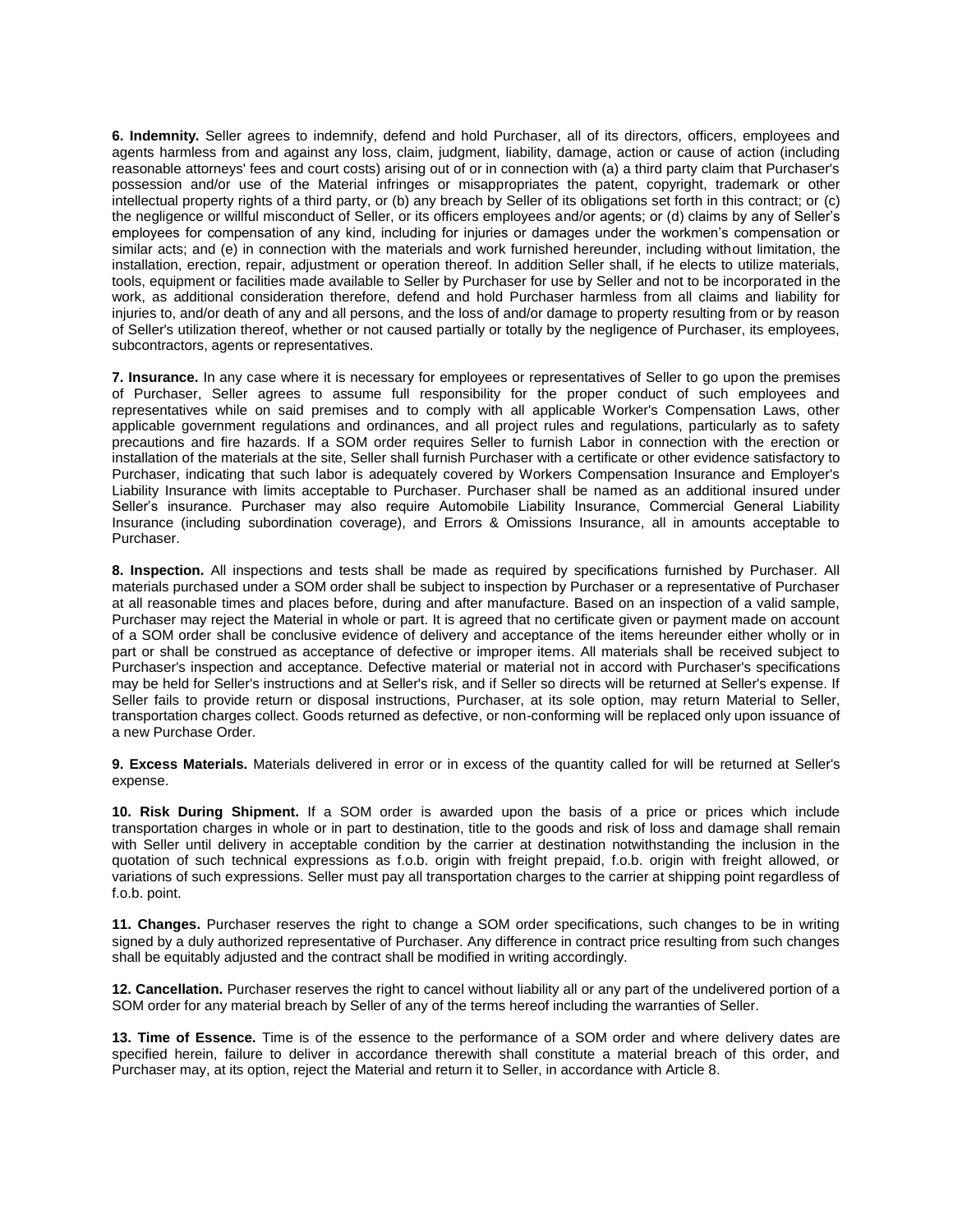**14. Non-Waiver.** No waiver of any breach of this Order shall be held to be a waiver of any other subsequent breach. All rights and remedies afforded Purchaser in an Order shall be taken and construed as cumulative, that is, in addition to every other right and remedy provided under this order or by law.

**15. Binding Effect, No Assignment.** SOM order(s) shall be binding upon the parties, and their respective successors, and permitted assigns. Seller shall not assign, or transfer any right, or interest, or obligation, or any monies due to Seller under a SOM order, without the prior written consent of the Purchaser. Seller may, subject to prior written notice, and Purchaser's written approval, subcontract portions of a SOM order as long as Seller remains fully responsible for meeting the terms of a SOM order. Any attempt to assign or transfer without Purchaser's prior written consent will be void, have no effect, and Purchaser may terminate any and all SOM orders for cause.

**16. Seller's Insolvency.** If Seller ceases to conduct its operations in the normal course of business including inability to meet its obligations as they mature, or if any proceeding under the bankruptcy or insolvency laws is brought by or against Seller, or a Receiver for Seller is appointed or applied for, or an assignment for the benefit of creditors is made by Seller, Purchaser may, upon written notice, immediately terminate the SOM order(s) without liability except for deliveries previously made or for goods covered by a SOM order then completed and subsequently delivered in accordance with the terms of the SOM order.

# **17. Purchaser's Designs Cannot be Re-Used.**

(a) When Material is made pursuant to design or content criteria submitted by Purchaser, such design or content is a work made for hire in accordance with the copyright laws of the United State. The Purchaser is the proprietor of the Material from the time of its creation and owns all rights, title, and interest therein, throughout the world, including without limitation, the copyright and all related rights.

(b) To the extent that it is determined that the Material does not qualify as a work made for hire within the meaning of the copyright laws of the United States, then Seller hereby irrevocably transfers and assign to Purchaser all of its rights, title, and interest throughout the world and in perpetuity in the Material, including without limitation, all of its rights, title, and intellectual and interest in copyright and related rights, free of any claim(s) of Seller, or any other person or entity. Seller retains the rights it may have to pre-existing materials used in the Material.

**18. Integration Clause.** Upon acceptance of a SOM order, all prior negotiations and communications between the parties, verbal or written, are suspended by and merged in the SOM order. Evidence of such negotiations or communications prior to such acceptance shall be inadmissible to vary the terms hereof. This writing comprises the full and entire SOM order between the parties affecting the work provided for herein. Purchaser has made no inducements or representations to Seller whatsoever except as expressly stated in a SOM order. No other document(s) including the Seller's proposal, quotation, or acknowledgement form, will be part of any Order, unless specifically agreed to in writing by Purchaser.

**19. Applicable Law, Dispute Resolution.** The terms and conditions of this Order shall be construed and interpreted under; and all respective rights and duties of the parties shall be governed by, the laws of the Commonwealth of Virginia, excluding conflicts of law provisions. The parties agree to submit to the personal jurisdiction of the United States District Court for the Eastern District of Virginia for all claims and actions arising under this Agreement unless federal subject matter jurisdiction is lacking, in which case the parties agree to submit to the personal jurisdiction of the state courts of the Commonwealth of Virginia.

**20. No Publicity.** Seller shall not advertise, or publish any news releases, or publicly announce the fact that Seller has contracted to supply Material to Purchaser without obtaining the prior written permission of Purchaser.

**21. Independent Contractors.** The status of the parties under this Purchase Order shall be that of independent contractors. Neither party shall be authorized to waive any right, assume or create any contract or obligation or make any representation of any kind in the name of, nor on behalf of, the other or to make any statement that it has the authority to do so. Nothing in an Order shall be construed as establishing a partnership, joint venture, agency, employment, or other similar relationship between the parties hereto. Vendor shall be responsible for providing any salary or other benefits to its employees and consultants, will make all appropriate tax, social security, Medicare and other withholding deductions and payments and will make all appropriate unemployment tax payments.

# **22. Confidential Information.**

(a) Each party shall hold the Confidential Information of the other in confidence and protect the same with at least the same degree of care, but no less than reasonable care, with which it protects its own most sensitive confidential information. Each party shall use the Confidential Information of the other solely in connection with the exercise of its rights and the performance of its obligations under this Purchase Order, and shall restrict disclosure of and access to the Confidential Information of the other to such party's Personnel that require access to such Confidential Information in connection with this Purchase Order. Each party shall require its personnel to comply with the